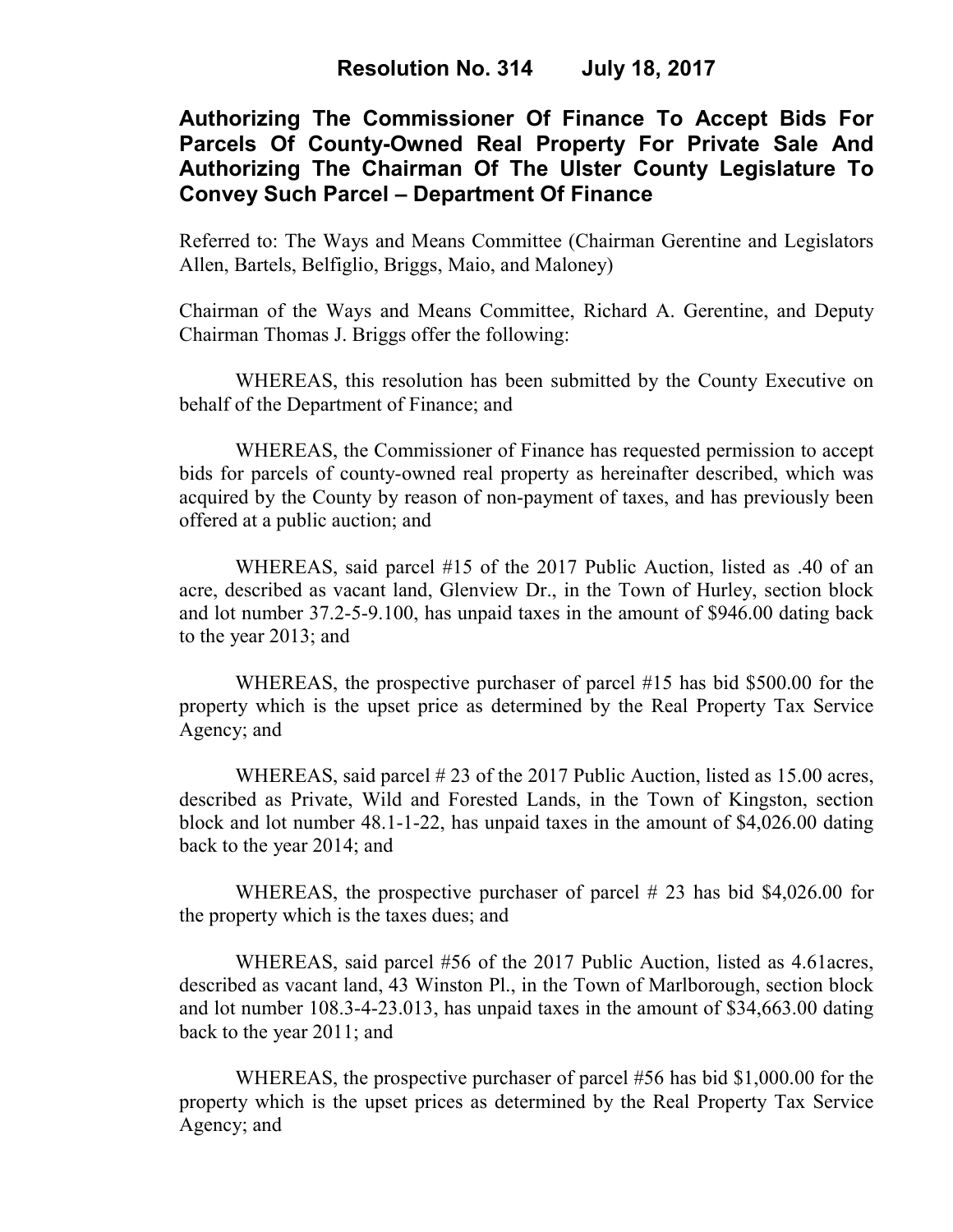#### **- Page 2 -**

### **Resolution No. 314 July 18, 2017**

# **Authorizing The Commissioner Of Finance To Accept Bids For Parcels Of County-Owned Real Property For Private Sale And Authorizing The Chairman Of The Ulster County Legislature To Convey Such Parcel – Department Of Finance**

WHEREAS, said parcel #60 of the 2017 Public Auction, listed as 60.00 acres, described as vacant land, 576 No Ohioville Rd., in the Town of New Paltz, section block and lot number 79.1-1-18, has unpaid taxes in the amount of \$85,590.00 dating back to the year 2010; and

WHEREAS, the prospective purchaser of parcel #60 has bid \$25,000.00 for the property which is the upset prices as determined by the Real Property Tax Service Agency; and

WHEREAS, said parcel #102 of the 2017 Public Auction, listed as .11of an acre, described as vacant land, Route 209, in the Town of Rochester, section block and lot number 77.1-1-42, has unpaid taxes in the amount of \$1,263.00 dating back to the year 2011; and

WHEREAS, the prospective purchaser of parcel #102 has bid \$50.00 for the property which is the upset prices as determined by the Real Property Tax Service Agency; and

WHEREAS, said parcel #131 of the 2017 Public Auction, listed as 2.20 acres, described as vacant land, Eagle View Terrrace, in the Town of Saugerties, section block and lot number 9.3-5-7.110, has unpaid taxes in the amount of \$106,110.00 dating back to the year 2012; and

WHEREAS, the prospective purchaser of parcel #131 has bid \$106,110.00 for the property which is the taxes due; and

WHEREAS, said parcel #132 of the 2017 Public Auction, listed as 5.40 acres, described as vacant land, Eagle View Terrrace, in the Town of Saugerties, section block and lot number 9.3-5-7.120, has unpaid taxes in the amount of \$195,202.00 dating back to the year 2012; and

WHEREAS, the prospective purchaser of parcel #132 has bid \$195,202.00 for the property which is the taxes due; and

 WHEREAS, said parcel #139 of the 2017 Public Auction, listed as .90 of an acre, described as vacant land, Fishcreek Rd., in the Town of Saugerties, section block and lot number 28.1-2-18, has unpaid taxes in the amount of \$6,624.00 dating back to the year 2014; and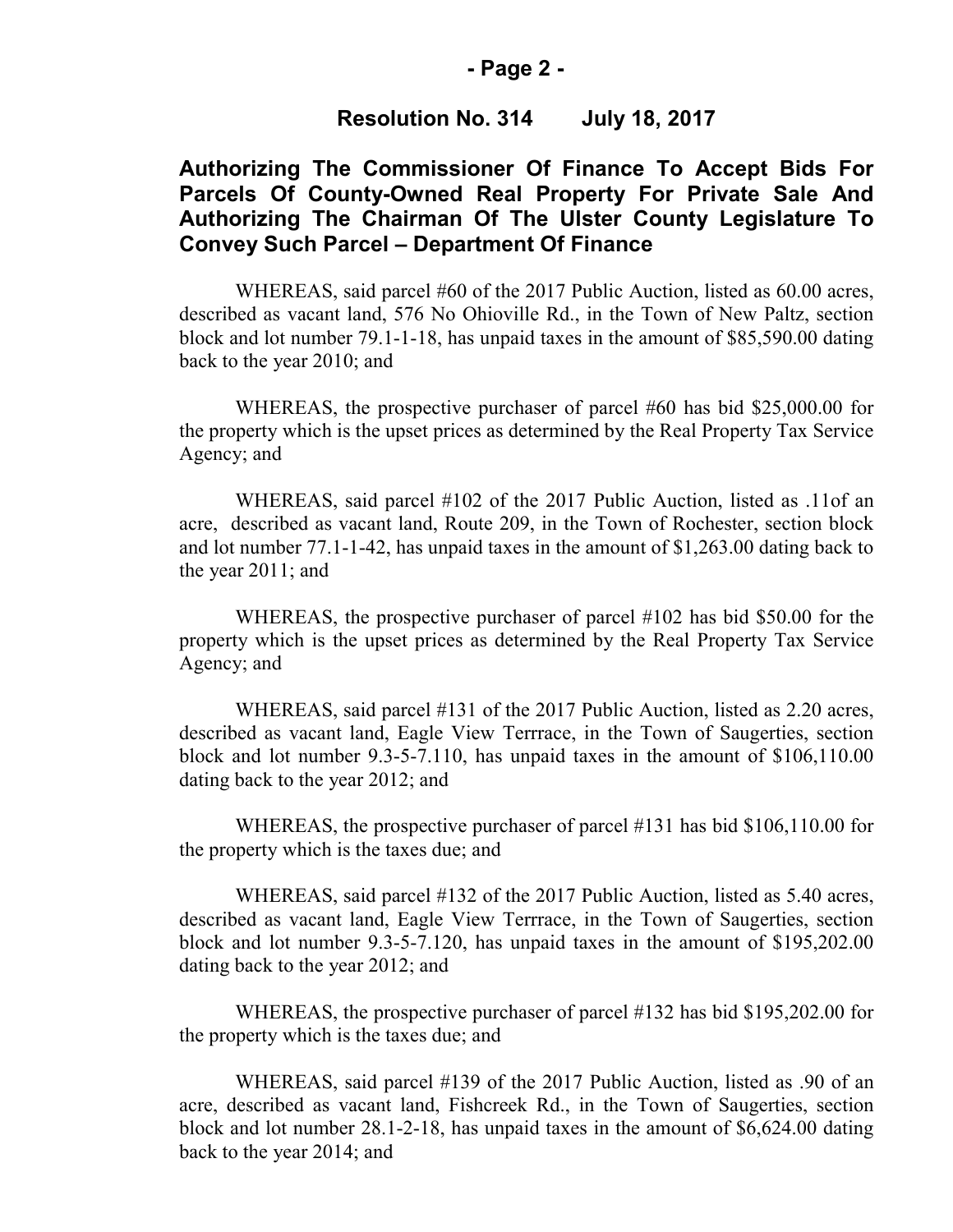#### **- Page 3 -**

## **Resolution No. 314 July 18, 2017**

# **Authorizing The Commissioner Of Finance To Accept Bids For Parcels Of County-Owned Real Property For Private Sale And Authorizing The Chairman Of The Ulster County Legislature To Convey Such Parcel – Department Of Finance**

WHEREAS, the prospective purchaser of parcel #139 has bid \$6,624.00 for the property which is the taxes due; and

WHEREAS, said parcel #158 of the 2017 Public Auction, listed as .40 of an acre, described as residential, 1026 Old Rt. 28, in the Town of Shandaken, section block and lot number 13.16-2-18.200, has unpaid taxes in the amount of \$15,884.00 dating back to the year 2012; and

WHEREAS, the prospective purchaser of parcel #158 has bid \$15,884.00 for the property which is the taxes due; and

WHEREAS, said parcel #162 of the 2017 Public Auction, listed as .40 of an acre, described as vacant, Silver Hollow Rd., in the Town of Shandaken, section block and lot number 14.6-2-70, has unpaid taxes in the amount of \$3,793.00 dating back to the year 2009; and

WHEREAS, the prospective purchaser of parcel #162 has bid \$50.00 for the property which is the upset prices as determined by the Real Property Tax Service Agency; and

WHEREAS, said parcel #188 of the 2017 Public Auction, listed as 105 ft. by 265 ft., described as residential, 114 Eastern Parkway., in the Town of Ulster, section block and lot number 39.11-6-1, has unpaid taxes in the amount of \$20,369.00 dating back to the year 2011; and

WHEREAS, the prospective purchaser of parcel #188 has bid \$2,500.00 for the property which is the upset prices as determined by the Real Property Tax Service Agency; and

WHEREAS, said parcel #194 of the 2017 Public Auction, listed as 93 ft. by 65.50 ft., described as vacant land, 1 Juniper Ln., in the Town of Ulster, section block and lot number 39.27-2-7, has unpaid taxes in the amount of \$1,013.00 dating back to the year 2013; and

WHEREAS, the prospective purchaser of parcel #194 has bid \$1,013.00 for the property which is the taxes due; and

 WHEREAS, the prospective purchasers shall be responsible for the 2017-18 school tax and all subsequent tax levies; and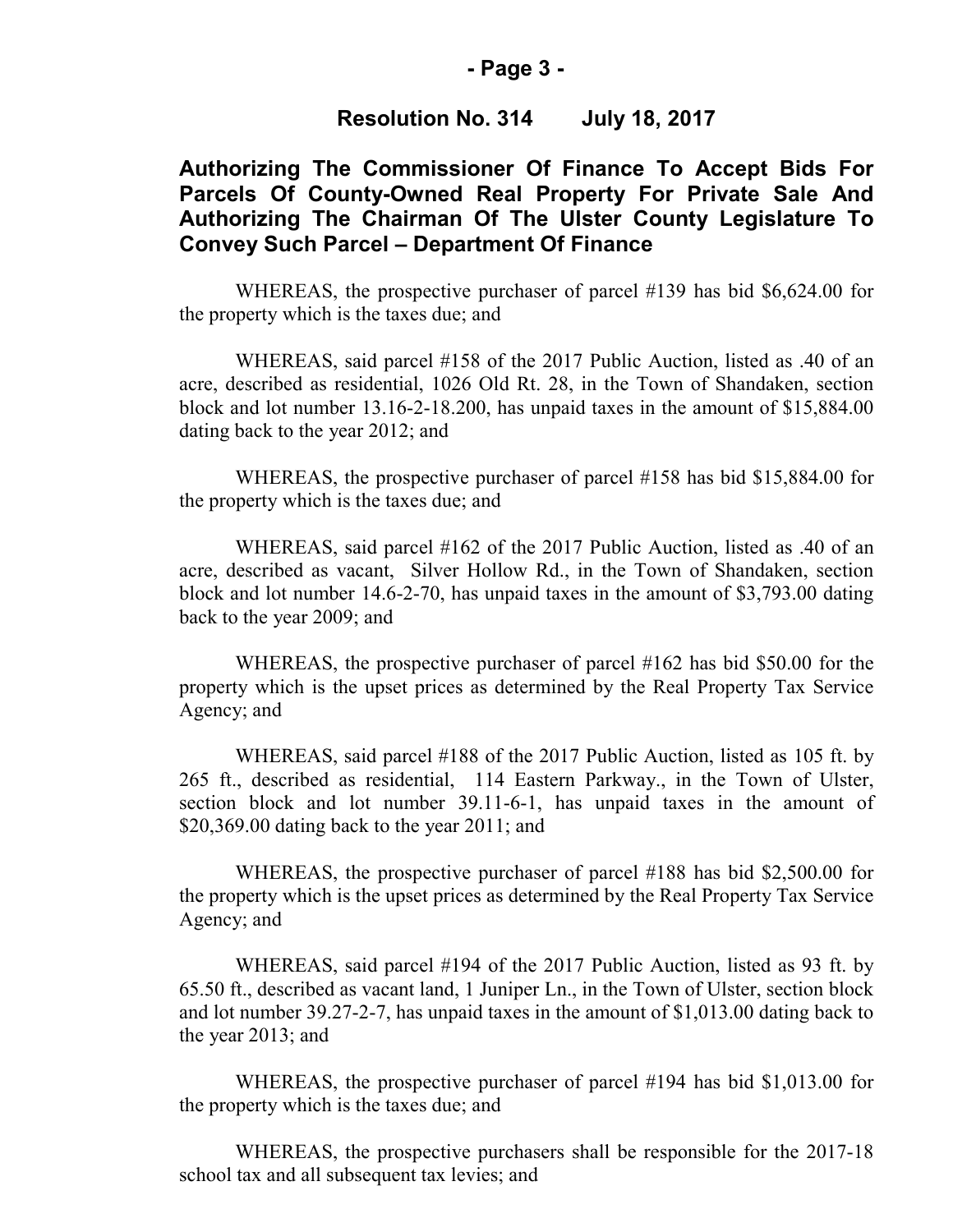#### **- Page 4 -**

### **Resolution No. 314 July 18, 2017**

# **Authorizing The Commissioner Of Finance To Accept Bids For Parcels Of County-Owned Real Property For Private Sale And Authorizing The Chairman Of The Ulster County Legislature To Convey Such Parcel – Department Of Finance**

WHEREAS, these conveyances constitute Type II actions under section 4.1.5 of the County of Ulster's State Environmental Quality Review Act (SEQRA) Type II List that was adopted in Resolution No. 118 on April 20, 2010; and

 WHEREAS, as per section 3 of the County's Type II List, these actions do not pose a significant potential environmental impact and may be progressed as Type II actions in accordance with 6 NYCRR Part 617 of SEQRA; now therefore, be it

RESOLVED, that the Ulster County Commissioner of Finance is authorized to accept payment as follows:

| <b>PREVIOUS OWNER</b>                                                                                                     | <b>TOWN</b> | <b>BIDDER</b>                                                                       | <b>BID AMOUNT</b> |
|---------------------------------------------------------------------------------------------------------------------------|-------------|-------------------------------------------------------------------------------------|-------------------|
| Terwilliger, Paul<br>SBL#: 37.2-5-9.100<br>Parcel $# 15$<br>Unpaid Taxes: \$946.00                                        | Hurley      | Blum, Savannah &<br>Pazienza, Jared<br>2103 Rt. 44<br>Pleasant Valley, NY 12569     | \$500.00          |
| Walker, John M. Jr.<br>SBL#: 48.1-1-22<br>Parcel $#23$<br>Unpaid Taxes: \$4,026.00                                        | Kingston    | Berend, Eric V.<br>310 Greenwich St. 4M<br>New York, NY 10013                       | \$4,026.00        |
| New Gen Construction<br>Inc.<br>SBL#: 108.3-4-23.013<br>Parcel $# 56$<br>Unpaid Taxes: \$34,663.00                        | Marlborough | Stes2016 LLC $\&$<br><b>CST1 LLC</b><br>70 Whittier Blyd.<br>Poughkeepsie, NY 12603 | \$1,000.00        |
| UC/Adair Meyers African<br><b>American Museum</b><br>SBL#: 79.1-1-18<br>Parcel # $60$<br><b>Unpaid Taxes: \$85,590.00</b> | New Paltz   | jTurn Enterprises LLC<br>9 Hickory Hill Rd.<br>New Paltz, NY 12561                  | \$25,000.00       |
| Deyo, Ira<br>SBL#: 77.1-1-42<br>Parcel $# 102$<br><b>Unpaid Taxes: \$1,263.00</b>                                         | Rochester   | Blum, Savannah &<br>Pazienza, Jared<br>2103 Rt. 44<br>Pleasant Valley, NY 12568     | \$50.00           |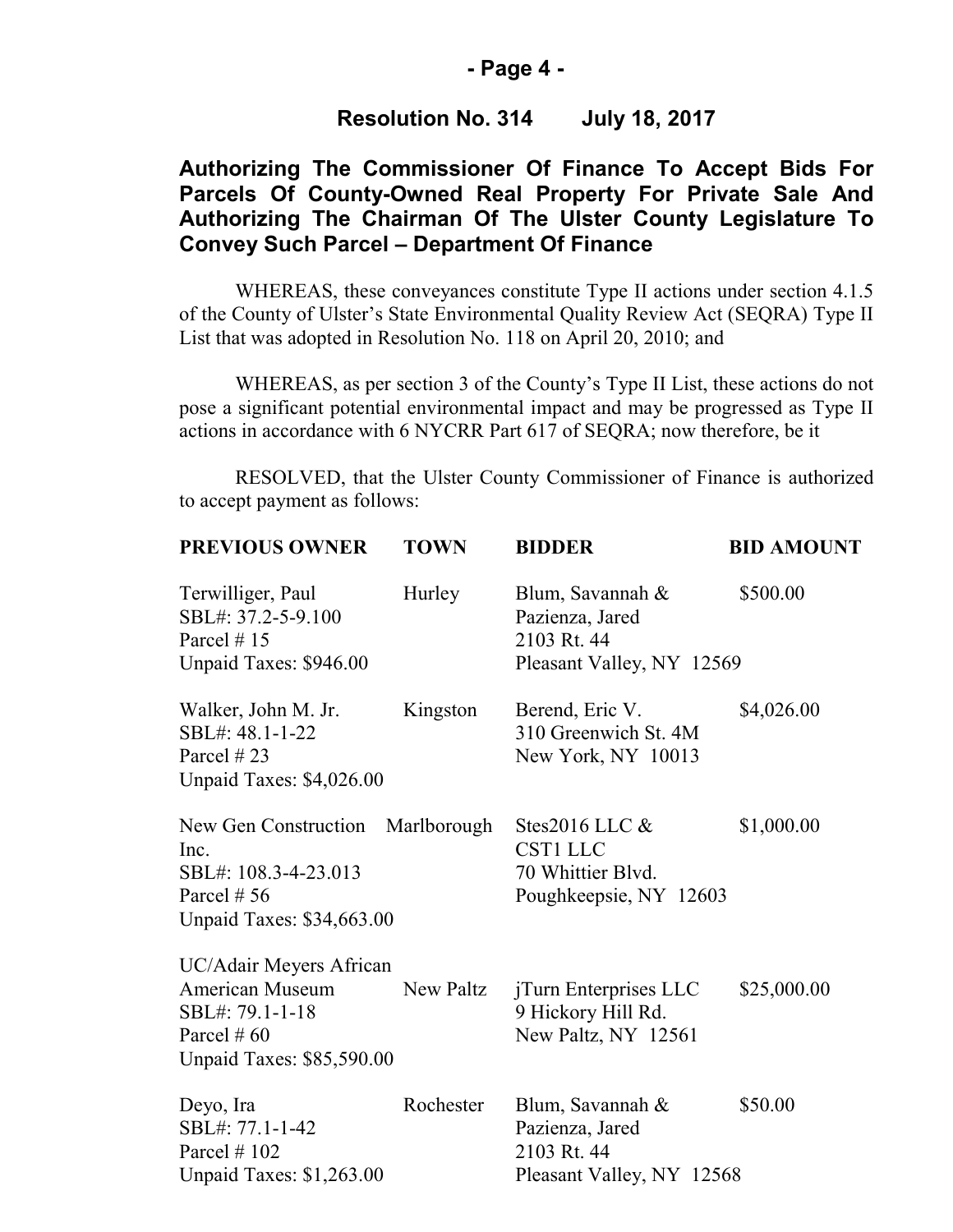## **- Page 5 -**

# **Resolution No. 314 July 18, 2017**

**Authorizing The Commissioner Of Finance To Accept Bids For Parcels Of County-Owned Real Property For Private Sale And Authorizing The Chairman Of The Ulster County Legislature To Convey Such Parcel – Department Of Finance**

| <b>PREVIOUS OWNER</b>                                                                                     | <b>TOWN</b>   | <b>BIDDER</b>                                                                                           | <b>BID AMOUNT</b>     |
|-----------------------------------------------------------------------------------------------------------|---------------|---------------------------------------------------------------------------------------------------------|-----------------------|
| Scotto, Robert & Others<br>SBL#: 9.3-5-7.110<br>Parcel $# 131$<br>Unpaid Taxes: \$106,110.00              | Saugerties    | 116 Beach Channel LLC<br>126 Girard St.<br>Brooklyn, NY 11235                                           | \$106,110.00          |
| Scotto, Robert & Others<br>SBL#: 9.3-5-7.120<br>Parcel $# 132$<br>Unpaid Taxes: \$195,202.00              | Saugerties    | 116 Beach Channel LLC<br>126 Girard St.<br>Brooklyn, NY 11235                                           | \$195,202.00          |
| Mayer, Henry & Helen<br>SBL#: 28.1-2-18<br>Parcel $# 139$<br>Unpaid Taxes: \$6,624.00                     | Saugerties    | Morris-Stan, Hugh $\&$<br>Morris-Stan, Viorica<br>100 Highwoods Rd.<br>Saugerties, NY 12477             | \$6,624.00            |
| Feehan, Declan<br>SBL#: 13.16-2-18.200<br>Parcel $# 158$<br>Unpaid Taxes: \$15,884.00                     | Shandaken     | Storms, Darlene F.<br>1055 Old Rt. 28<br>Phoenicia, NY 12464                                            | \$15,884.00           |
| Gover, James<br>SBL#: 14.6-2-70<br>Parcel $#162$<br>Unpaid Taxes: \$3,793.00                              | Shandaken     | Amitin, Elijah<br>C/O Campbell, Frances<br>340 West 28 <sup>th</sup> St, Apt. 14F<br>New York, NY 10001 | $\mathbb{S}$<br>50.00 |
| Smith, Scott S &<br>Cooper, Angela Marie<br>SBL#: 39.11-6-1<br>Parcel $#188$<br>Unpaid Taxes: \$20,369.00 | Ulster        | Vindicated Properties LLC \$2,500.00<br>30 N. Gould St., Suite 6561<br>Sheridan, WY 82801               |                       |
| Raleigh, Tony<br>SBL#39.27-2-7<br>Parcel $# 194$<br><b>Unpaid Taxes: \$1,013.00</b>                       | <b>Ulster</b> | Amaro, Johnny<br>163 Glenerie Blyd<br>Saugerties, NY 12477                                              | \$1,013.00            |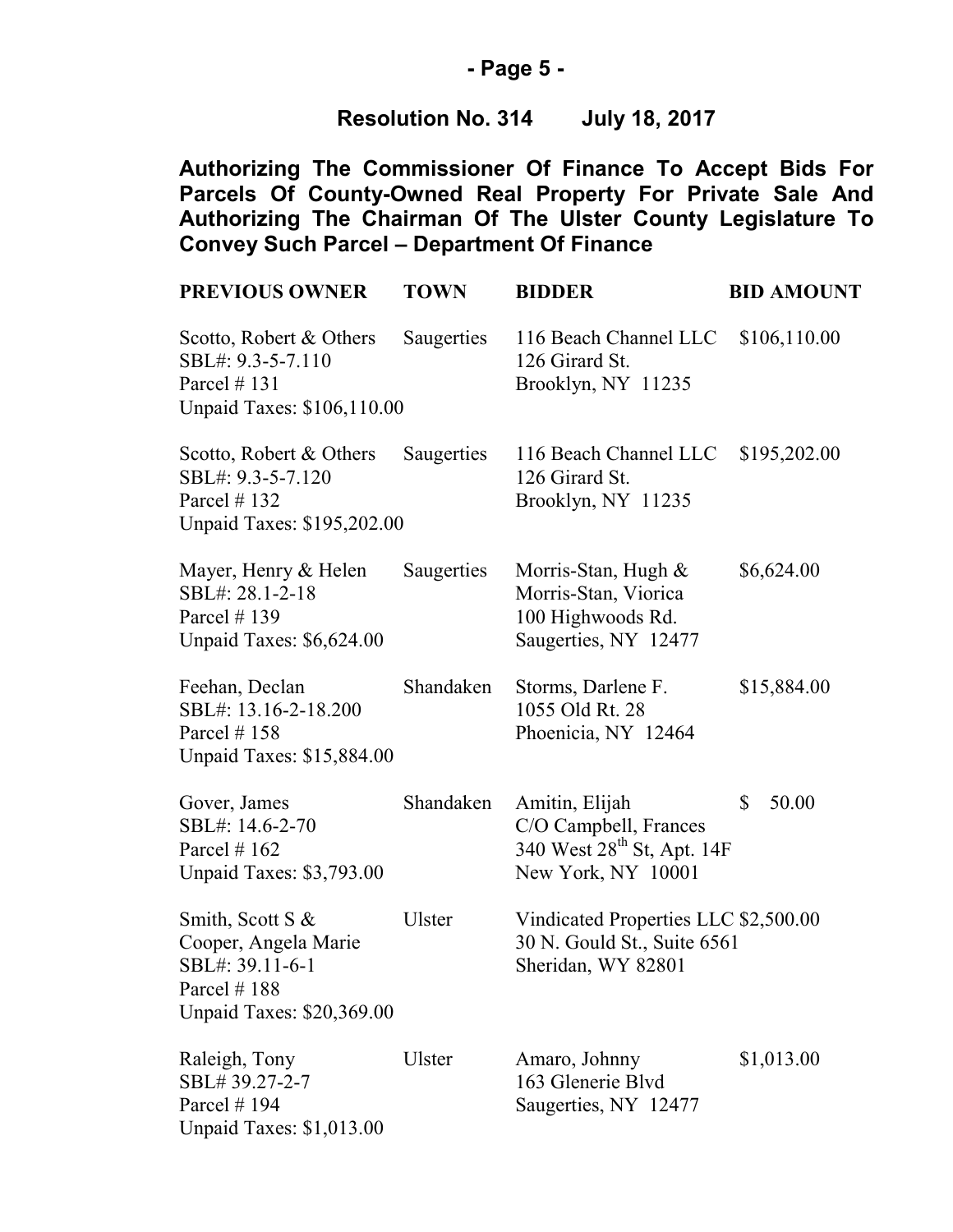#### **- Page 6 -**

## **Resolution No. 314 July 18, 2017**

# **Authorizing The Commissioner Of Finance To Accept Bids For Parcels Of County-Owned Real Property For Private Sale And Authorizing The Chairman Of The Ulster County Legislature To Convey Such Parcel – Department Of Finance**

and, be it further,

RESOLVED, that the Chairman of the Ulster County Legislature is authorized and directed to make, execute and deliver to said bidder making payment, a quitclaim deed conveying the interest of the County in said parcel, which quitclaim deed shall contain the covenant that the said County of Ulster shall in no event be or become liable for any defects in title conveyed for any cause whatsoever, and that no claim or demand of any nature shall ever be made against the County of Ulster arising from such sale, conveyance or the proceedings leading thereto,

move its adoption.

#### ADOPTED BY THE FOLLOWING VOTE:

AYES: 21 NOES: 0 (Absent: Legislators Delaune and Maloney)

Passed Committee: Ways and Means on July 11, 2017

FINANCIAL IMPACT: TOTAL UNPAID TAXES: \$475,483.00 TOTAL ACCEPTED BID: \$357,959.00